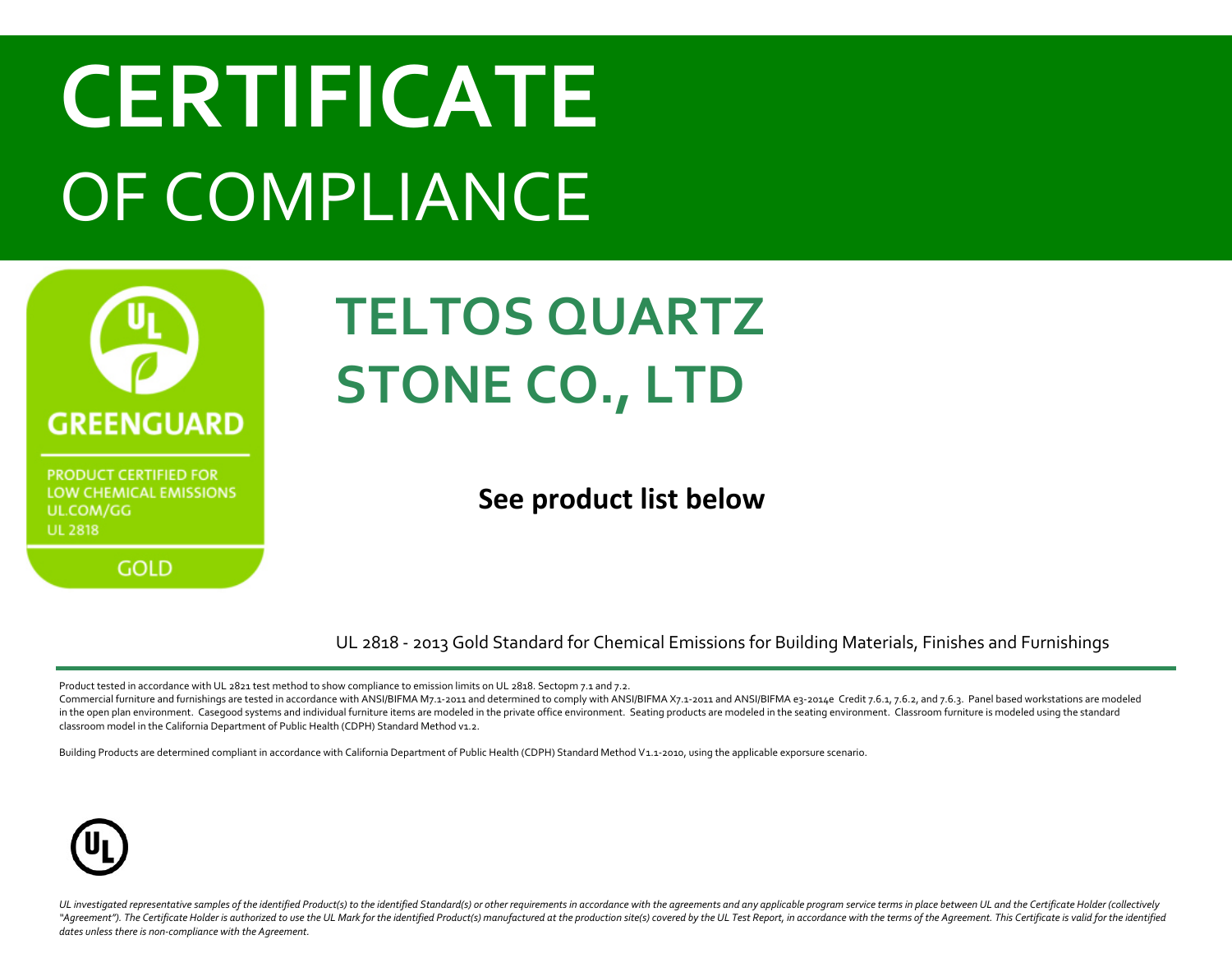#### **UL GREENGUARD Certified Products Listing**

| <b>Product Name</b>             | <b>Certification</b>                       | <b>Status</b> | <b>Certificate</b> | <b>Certification Period Restrictions</b> |  |
|---------------------------------|--------------------------------------------|---------------|--------------------|------------------------------------------|--|
|                                 |                                            |               | <b>Number</b>      |                                          |  |
| BIANCO GRANIGLIA TT242 / 114636 | <b>GREENGUARD Gold Certified Certified</b> |               | 70243-420          | 08/12/2015-<br>08/12/2022                |  |
| TT263 SANTORINI                 | GREENGUARD Gold Certified Certified        |               | 70309-420          | 08/12/2015-<br>08/12/2022                |  |
| TT7100 CARRARA                  | <b>GREENGUARD Gold Certified Certified</b> |               | 70310-420          | 08/12/2015-<br>08/12/2022                |  |
| TT7301 NORDIC GREY              | <b>GREENGUARD Gold Certified Certified</b> |               | 70311-420          | 08/12/2015-<br>08/12/2022                |  |
| TT390 NAXOS                     | <b>GREENGUARD Gold Certified Certified</b> |               | 70312-420          | 08/12/2015-<br>08/12/2022                |  |
| <b>TT395 NOMBRE</b>             | <b>GREENGUARD Gold Certified Certified</b> |               | 70313-420          | 08/12/2015-<br>08/12/2022                |  |
| TT392 MARENGO                   | <b>GREENGUARD Gold Certified Certified</b> |               | 70314-420          | 08/12/2015-<br>08/12/2022                |  |
| TT261 THERON                    | <b>GREENGUARD Gold Certified Certified</b> |               | 70315-420          | 08/12/2015-<br>08/12/2022                |  |
| <b>TT260 TRITON</b>             | <b>GREENGUARD Gold Certified Certified</b> |               | 70316-420          | 08/12/2015-<br>08/12/2022                |  |
| <b>TT200 BIANCO STELLA</b>      | <b>GREENGUARD Gold Certified Certified</b> |               | 70317-420          | 08/12/2015-<br>08/12/2022                |  |
| TT262 ALMENDRA                  | <b>GREENGUARD Gold Certified Certified</b> |               | 70318-420          | 08/12/2015-<br>08/12/2022                |  |

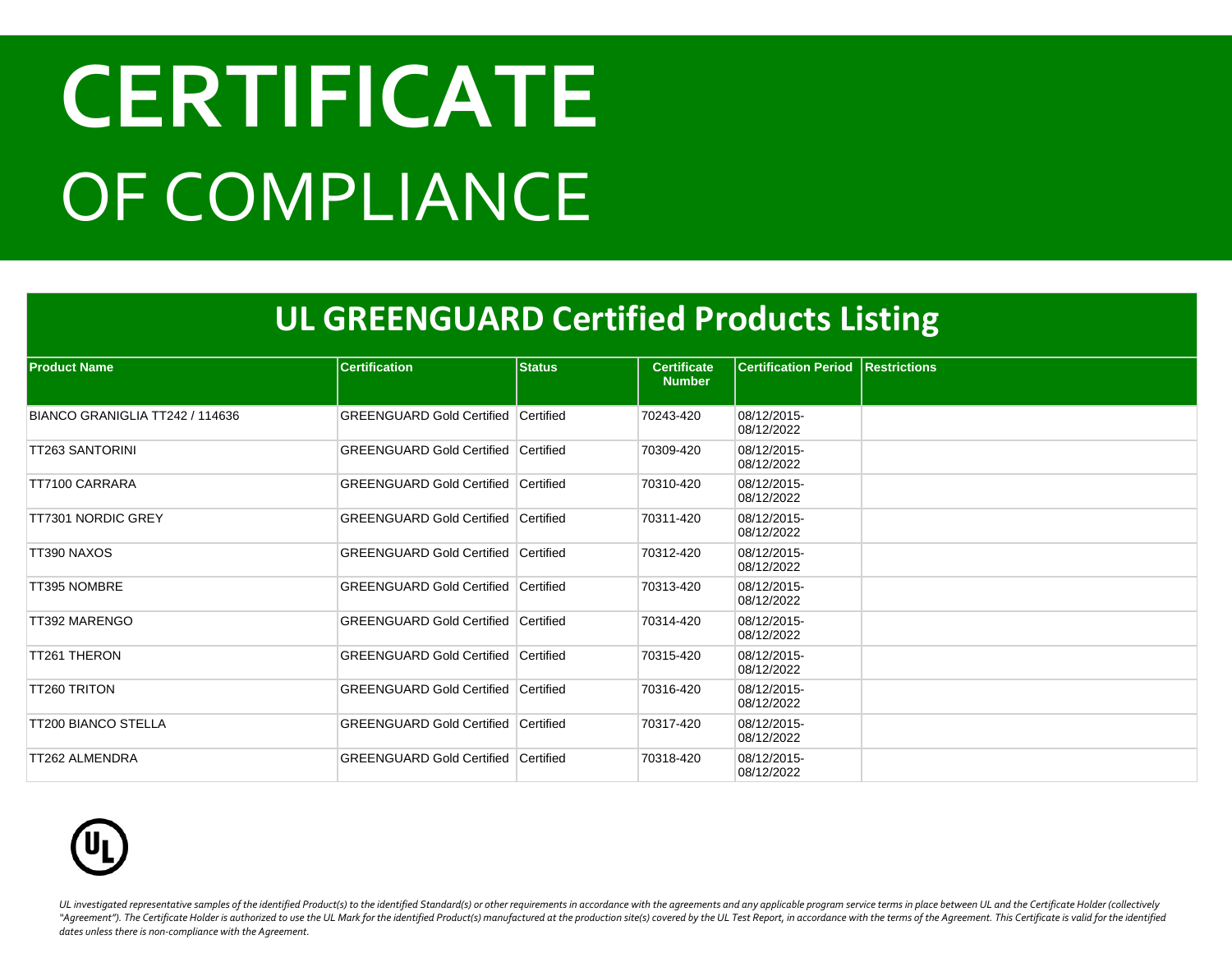| <b>TT9281 BOTTICINO</b>       | <b>GREENGUARD Gold Certified Certified</b> |           | 70319-420 | 08/12/2015-<br>08/12/2022 |  |
|-------------------------------|--------------------------------------------|-----------|-----------|---------------------------|--|
| TT1003 CALACATTA              | <b>GREENGUARD Gold Certified Certified</b> |           | 70320-420 | 08/12/2015-<br>08/12/2022 |  |
| <b>TT1001 STATUARIO</b>       | <b>GREENGUARD Gold Certified Certified</b> |           | 70321-420 | 08/12/2015-<br>08/12/2022 |  |
| <b>TT9181 WHITE PEARL</b>     | <b>GREENGUARD Gold Certified Certified</b> |           | 70445-420 | 08/12/2015-<br>08/12/2022 |  |
| <b>TT6000 BEIGE CLOUD</b>     | <b>GREENGUARD Gold Certified Certified</b> |           | 70446-420 | 08/12/2015-<br>08/12/2022 |  |
| <b>TT6001 CEMENT SAND</b>     | <b>GREENGUARD Gold Certified Certified</b> |           | 70447-420 | 08/12/2015-<br>08/12/2022 |  |
| <b>TT6002 GREEN PAPER</b>     | <b>GREENGUARD Gold Certified Certified</b> |           | 70448-420 | 08/12/2015-<br>08/12/2022 |  |
| <b>TT6003 GREY LONDON</b>     | <b>GREENGUARD Gold Certified</b>           | Certified | 70449-420 | 08/12/2015-<br>08/12/2022 |  |
| TT2001 GREY ROME              | <b>GREENGUARD Gold Certified Certified</b> |           | 70450-420 | 08/12/2015-<br>08/12/2022 |  |
| TT5000 WHITE RIVER ONIX       | <b>GREENGUARD Gold Certified Certified</b> |           | 70451-420 | 08/12/2015-<br>08/12/2022 |  |
| <b>TT405 CAPPUCCINO</b>       | <b>GREENGUARD Gold Certified Certified</b> |           | 70452-420 | 08/12/2015-<br>08/12/2022 |  |
| TT400 BIANCO ASSOLUTO         | <b>GREENGUARD Gold Certified Certified</b> |           | 70453-420 | 08/12/2015-<br>08/12/2022 |  |
| <b>TT420 GRIGIO ANTRACITE</b> | <b>GREENGUARD Gold Certified Certified</b> |           | 70454-420 | 08/12/2015-<br>08/12/2022 |  |
| <b>TT425 CREMA</b>            | <b>GREENGUARD Gold Certified Certified</b> |           | 70455-420 | 08/12/2015-<br>08/12/2022 |  |
| <b>TT375 GRIGIO PEPE</b>      | GREENGUARD Gold Certified Certified        |           | 70456-420 | 08/12/2015-<br>08/12/2022 |  |

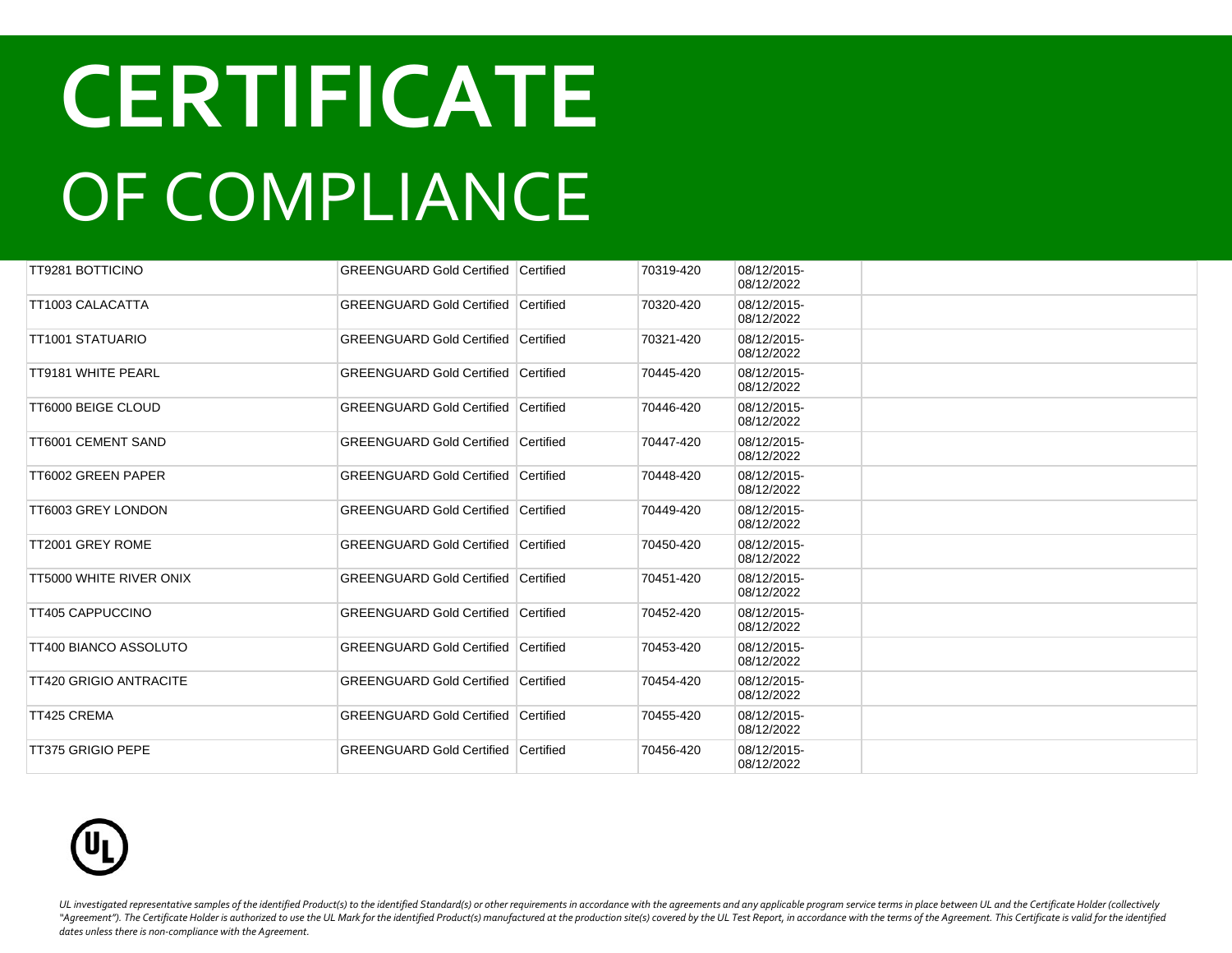| TT525 NERO ASSOLUTO          | <b>GREENGUARD Gold Certified Certified</b> |                  | 70457-420 | 08/12/2015-<br>08/12/2022 |  |
|------------------------------|--------------------------------------------|------------------|-----------|---------------------------|--|
| <b>TT230 ROSSO STELLA</b>    | <b>GREENGUARD Gold Certified</b>           | Certified        | 70458-420 | 08/12/2015-<br>08/12/2022 |  |
| <b>TT225 NERO STELLA</b>     | <b>GREENGUARD Gold Certified Certified</b> |                  | 70459-420 | 08/12/2015-<br>08/12/2022 |  |
| TT1003BOR CALACATTA BORGHINI | <b>GREENGUARD Gold Certified</b>           | Certified        | 99854-420 | 09/12/2017-<br>08/12/2022 |  |
| TT1003GIO CALACATTA GIOIA    | <b>GREENGUARD Gold Certified Certified</b> |                  | 99855-420 | 09/12/2017-<br>08/12/2022 |  |
| TT1003ORO CALACATTA ORO      | <b>GREENGUARD Gold Certified Certified</b> |                  | 99856-420 | 09/12/2017-<br>08/12/2022 |  |
| TT1003ST STATUARIO           | <b>GREENGUARD Gold Certified</b>           | Certified        | 99857-420 | 09/12/2017-<br>08/12/2022 |  |
| TT1004GIO CALACATTA GIOIA    | <b>GREENGUARD Gold Certified</b>           | Certified        | 99858-420 | 09/12/2017-<br>08/12/2022 |  |
| TT1004ORO CALACATTA ORO      | <b>GREENGUARD Gold Certified</b>           | <b>Certified</b> | 99859-420 | 09/12/2017-<br>08/12/2022 |  |
| TT1004ST STATUARIO           | <b>GREENGUARD Gold Certified Certified</b> |                  | 99860-420 | 09/12/2017-<br>08/12/2022 |  |
| TT1005 DAKOTA                | <b>GREENGUARD Gold Certified Certified</b> |                  | 99861-420 | 09/12/2017-<br>08/12/2022 |  |
| TT1008BOR CALACATTA BORGHINI | <b>GREENGUARD Gold Certified Certified</b> |                  | 99862-420 | 09/12/2017-<br>08/12/2022 |  |
| TT1008GIO CALACATTA GIOIA    | <b>GREENGUARD Gold Certified Certified</b> |                  | 99863-420 | 09/12/2017-<br>08/12/2022 |  |
| TT1008ORO CALACATTA ORO      | <b>GREENGUARD Gold Certified Certified</b> |                  | 99864-420 | 09/12/2017-<br>08/12/2022 |  |
| TT1008ST STATUARIO           | <b>GREENGUARD Gold Certified Certified</b> |                  | 99865-420 | 09/12/2017-<br>08/12/2022 |  |

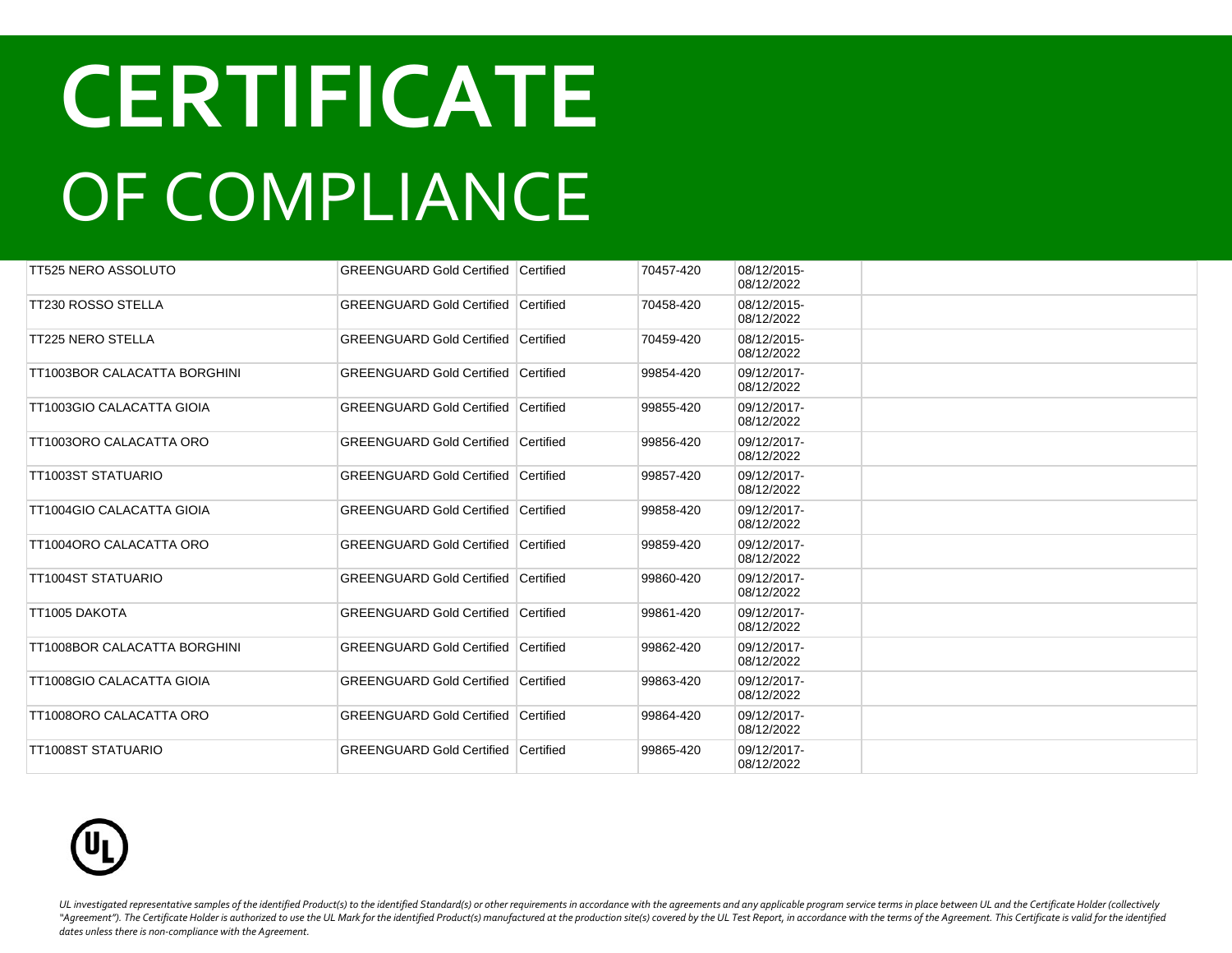| TT1014BOR CALACATTA BORGHINI    | <b>GREENGUARD Gold Certified Certified</b>   |                  | 99866-420 | 09/12/2017-<br>08/12/2022 |  |
|---------------------------------|----------------------------------------------|------------------|-----------|---------------------------|--|
| TT1014ORO CALACATTA ORO         | <b>GREENGUARD Gold Certified Certified</b>   |                  | 99867-420 | 09/12/2017-<br>08/12/2022 |  |
| TT1014ST STATUARIO              | <b>GREENGUARD Gold Certified Certified</b>   |                  | 99868-420 | 09/12/2017-<br>08/12/2022 |  |
| TT1024GIO CALACATTA GIOIA       | <b>GREENGUARD Gold Certified</b>             | <b>Certified</b> | 99869-420 | 09/12/2017-<br>08/12/2022 |  |
| TT1027GIO CALACATTA GIOIA       | <b>GREENGUARD Gold Certified Certified</b>   |                  | 99870-420 | 09/12/2017-<br>08/12/2022 |  |
| TT1030BOR CALACATTA BORGHINI    | <b>GREENGUARD Gold Certified</b>             | Certified        | 99871-420 | 09/12/2017-<br>08/12/2022 |  |
| TT1065 CALACATTA BORGHINI       | <b>GREENGUARD Gold Certified   Certified</b> |                  | 99872-420 | 09/12/2017-<br>08/12/2022 |  |
| <b>TT210 GRIGIO STELLA</b>      | <b>GREENGUARD Gold Certified Certified</b>   |                  | 99873-420 | 09/12/2017-<br>08/12/2022 |  |
| <b>TT270 CHETEAU BLANC</b>      | <b>GREENGUARD Gold Certified Certified</b>   |                  | 99874-420 | 09/12/2017-<br>08/12/2022 |  |
| TT3001 PIETRA GREY              | <b>GREENGUARD Gold Certified Certified</b>   |                  | 99875-420 | 09/12/2017-<br>08/12/2022 |  |
| TT3003 CALACATTA FANTASY        | <b>GREENGUARD Gold Certified Certified</b>   |                  | 99876-420 | 09/12/2017-<br>08/12/2022 |  |
| <b>TT3004 STATUARIETTO GREY</b> | <b>GREENGUARD Gold Certified Certified</b>   |                  | 99877-420 | 09/12/2017-<br>08/12/2022 |  |
| TT3006 VAGLI                    | <b>GREENGUARD Gold Certified Certified</b>   |                  | 99878-420 | 09/12/2017-<br>08/12/2022 |  |
| TT301 BIANCO COMETA             | <b>GREENGUARD Gold Certified Certified</b>   |                  | 99879-420 | 09/12/2017-<br>08/12/2022 |  |
| TT3011 YURA GREY                | <b>GREENGUARD Gold Certified Certified</b>   |                  | 99880-420 | 09/12/2017-<br>08/12/2022 |  |

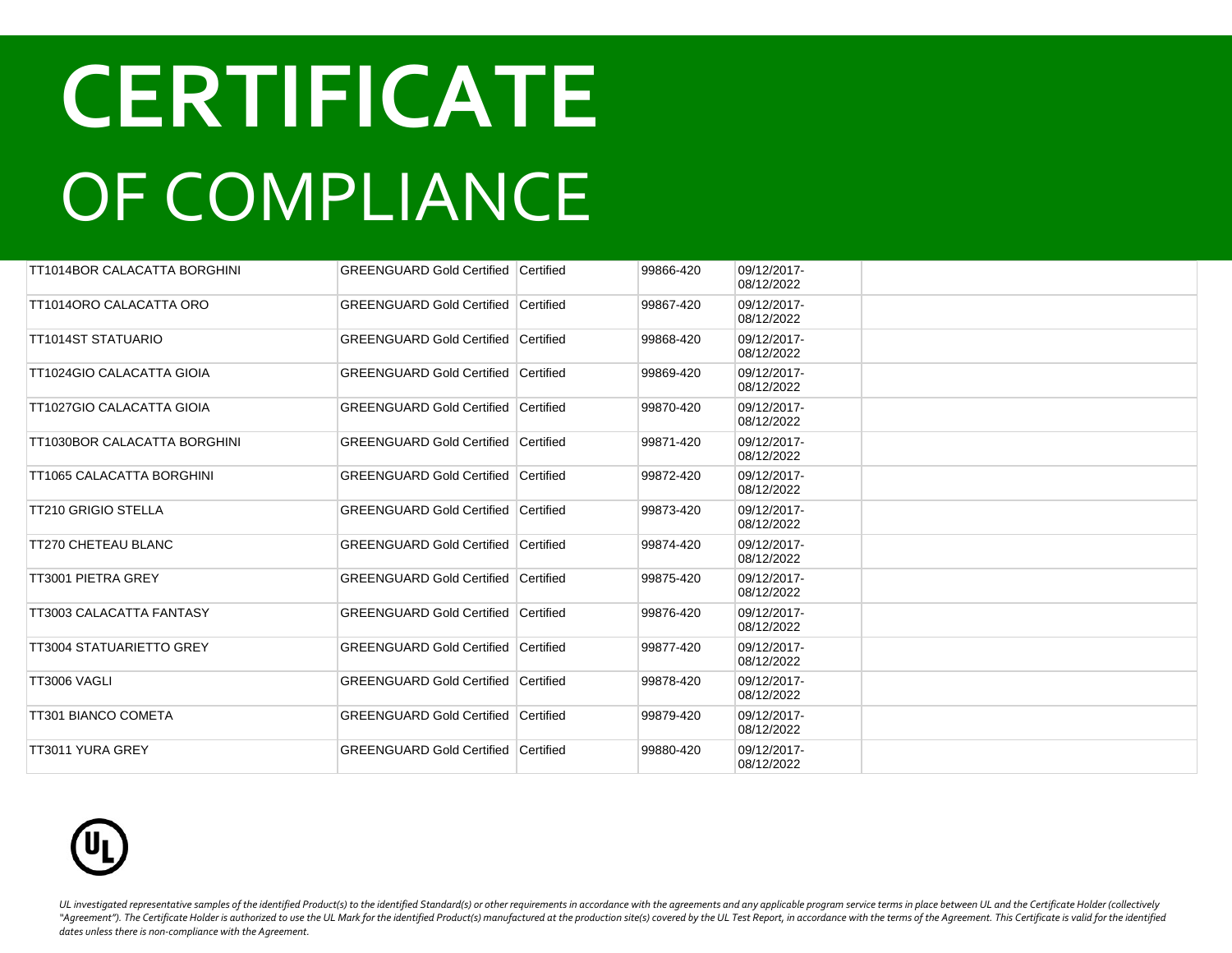| <b>TT305 WHITE SPONGE</b>        | <b>GREENGUARD Gold Certified Certified</b>   |                  | 99881-420 | 09/12/2017-<br>08/12/2022 |  |
|----------------------------------|----------------------------------------------|------------------|-----------|---------------------------|--|
| <b>TT345 BIANCO FIRENZE</b>      | <b>GREENGUARD Gold Certified</b>             | <b>Certified</b> | 99882-420 | 09/12/2017-<br>08/12/2022 |  |
| TT350 SAHARA BEIGE               | <b>GREENGUARD Gold Certified Certified</b>   |                  | 99883-420 | 09/12/2017-<br>08/12/2022 |  |
| TT355 BEIGE SAND                 | <b>GREENGUARD Gold Certified   Certified</b> |                  | 99884-420 | 09/12/2017-<br>08/12/2022 |  |
| <b>TT394 CENIZA</b>              | <b>GREENGUARD Gold Certified Certified</b>   |                  | 99885-420 | 09/12/2017-<br>08/12/2022 |  |
| TT398 MALTA GREY                 | <b>GREENGUARD Gold Certified</b>             | Certified        | 99886-420 | 09/12/2017-<br>08/12/2022 |  |
| <b>TT415 GRIGIO FUMO</b>         | <b>GREENGUARD Gold Certified Certified</b>   |                  | 99887-420 | 09/12/2017-<br>08/12/2022 |  |
| <b>TT501 MONTCLAIR</b>           | <b>GREENGUARD Gold Certified Certified</b>   |                  | 99888-420 | 09/12/2017-<br>08/12/2022 |  |
| <b>TT502 STATUARIO IMPERIALE</b> | <b>GREENGUARD Gold Certified Certified</b>   |                  | 99889-420 | 09/12/2017-<br>08/12/2022 |  |
| <b>TT506 HEATHER GREY</b>        | <b>GREENGUARD Gold Certified Certified</b>   |                  | 99890-420 | 09/12/2017-<br>08/12/2022 |  |
| <b>TT507 ALABASTER</b>           | <b>GREENGUARD Gold Certified Certified</b>   |                  | 99891-420 | 09/12/2017-<br>08/12/2022 |  |
| <b>TT512 DOVE WHITE</b>          | <b>GREENGUARD Gold Certified Certified</b>   |                  | 99892-420 | 09/12/2017-<br>08/12/2022 |  |
| <b>TT521 UPPER WEST SIDE</b>     | <b>GREENGUARD Gold Certified Certified</b>   |                  | 99893-420 | 09/12/2017-<br>08/12/2022 |  |
| <b>TT522 ANCHOR</b>              | <b>GREENGUARD Gold Certified Certified</b>   |                  | 99894-420 | 09/12/2017-<br>08/12/2022 |  |
| <b>TT524 BELGIUM BLUE</b>        | <b>GREENGUARD Gold Certified Certified</b>   |                  | 99895-420 | 09/12/2017-<br>08/12/2022 |  |

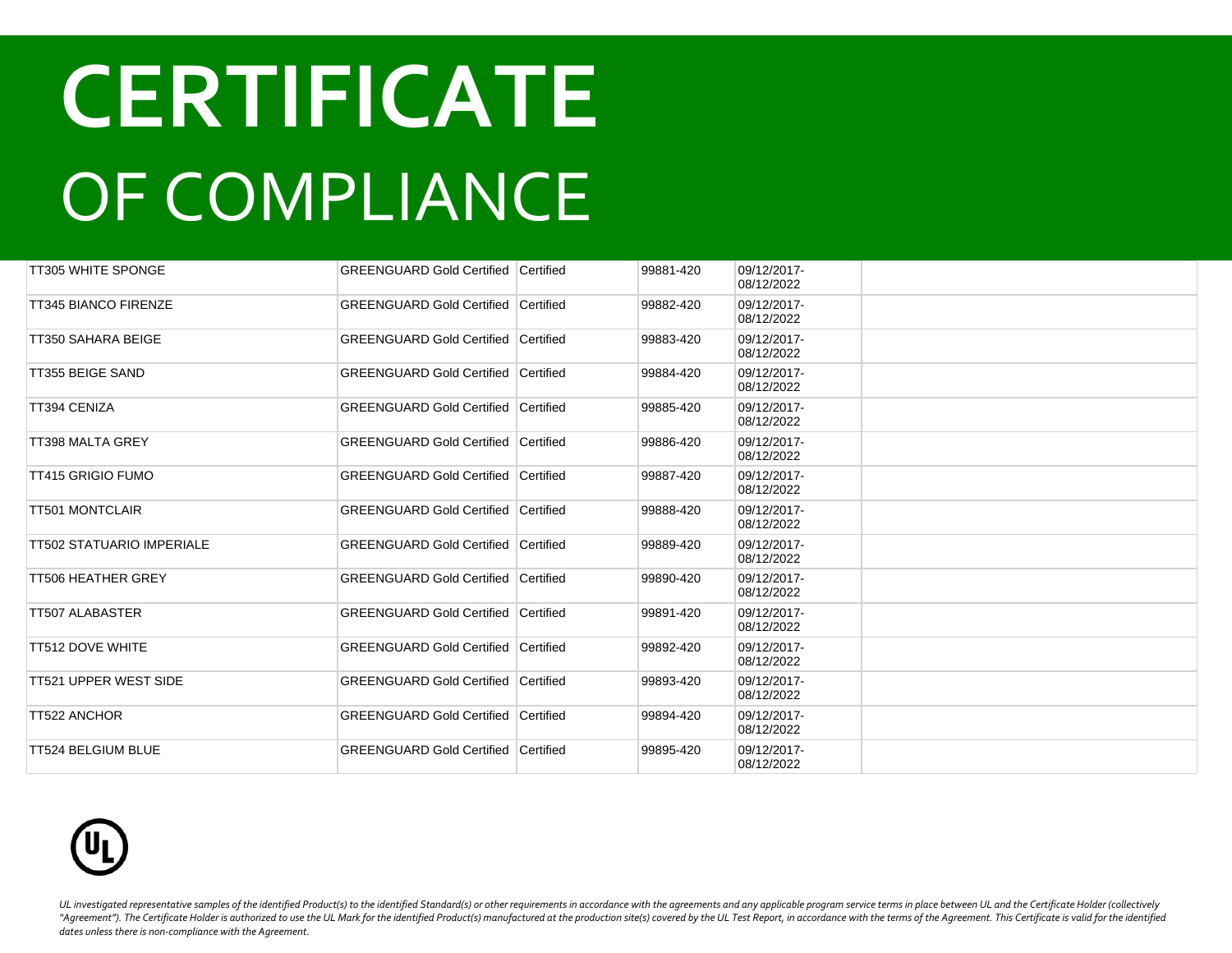| TT530 ST LAUREN                | <b>GREENGUARD Gold Certified Certified</b> |                  | 99896-420 | 09/12/2017-<br>08/12/2022 |  |
|--------------------------------|--------------------------------------------|------------------|-----------|---------------------------|--|
| TT531 SAVANNAH                 | <b>GREENGUARD Gold Certified Certified</b> |                  | 99897-420 | 09/12/2017-<br>08/12/2022 |  |
| <b>TT550 BIANCO SUPREMO</b>    | <b>GREENGUARD Gold Certified Certified</b> |                  | 99898-420 | 09/12/2017-<br>08/12/2022 |  |
| <b>TT555 GRIGIO NUBE</b>       | <b>GREENGUARD Gold Certified</b>           | <b>Certified</b> | 99899-420 | 09/12/2017-<br>08/12/2022 |  |
| TT560 PALMA                    | <b>GREENGUARD Gold Certified Certified</b> |                  | 99900-420 | 09/12/2017-<br>08/12/2022 |  |
| <b>TT565 ONICE BIANCO</b>      | <b>GREENGUARD Gold Certified</b>           | <b>Certified</b> | 99901-420 | 09/12/2017-<br>08/12/2022 |  |
| TT6004 CEMENTO                 | <b>GREENGUARD Gold Certified Certified</b> |                  | 99902-420 | 09/12/2017-<br>08/12/2022 |  |
| <b>TT7013 SUPER WHITE</b>      | <b>GREENGUARD Gold Certified Certified</b> |                  | 99903-420 | 09/12/2017-<br>08/12/2022 |  |
| <b>TT7014 TAJ MAHAL</b>        | <b>GREENGUARD Gold Certified Certified</b> |                  | 99904-420 | 09/12/2017-<br>08/12/2022 |  |
| TT7040 WHITE MACAUBAS          | <b>GREENGUARD Gold Certified Certified</b> |                  | 99905-420 | 09/12/2017-<br>08/12/2022 |  |
| TT7102 CARRARA GOLD            | <b>GREENGUARD Gold Certified Certified</b> |                  | 99906-420 | 09/12/2017-<br>08/12/2022 |  |
| <b>TT7103 STATUARIO DIVINO</b> | <b>GREENGUARD Gold Certified Certified</b> |                  | 99907-420 | 09/12/2017-<br>08/12/2022 |  |
| <b>TT7104 SNOW WHITE</b>       | <b>GREENGUARD Gold Certified Certified</b> |                  | 99908-420 | 09/12/2017-<br>08/12/2022 |  |
| <b>TT7105 EMPIRE GREY</b>      | <b>GREENGUARD Gold Certified Certified</b> |                  | 99909-420 | 09/12/2017-<br>08/12/2022 |  |
| <b>TT7107 SEASTONE GREY</b>    | <b>GREENGUARD Gold Certified Certified</b> |                  | 99910-420 | 09/12/2017-<br>08/12/2022 |  |

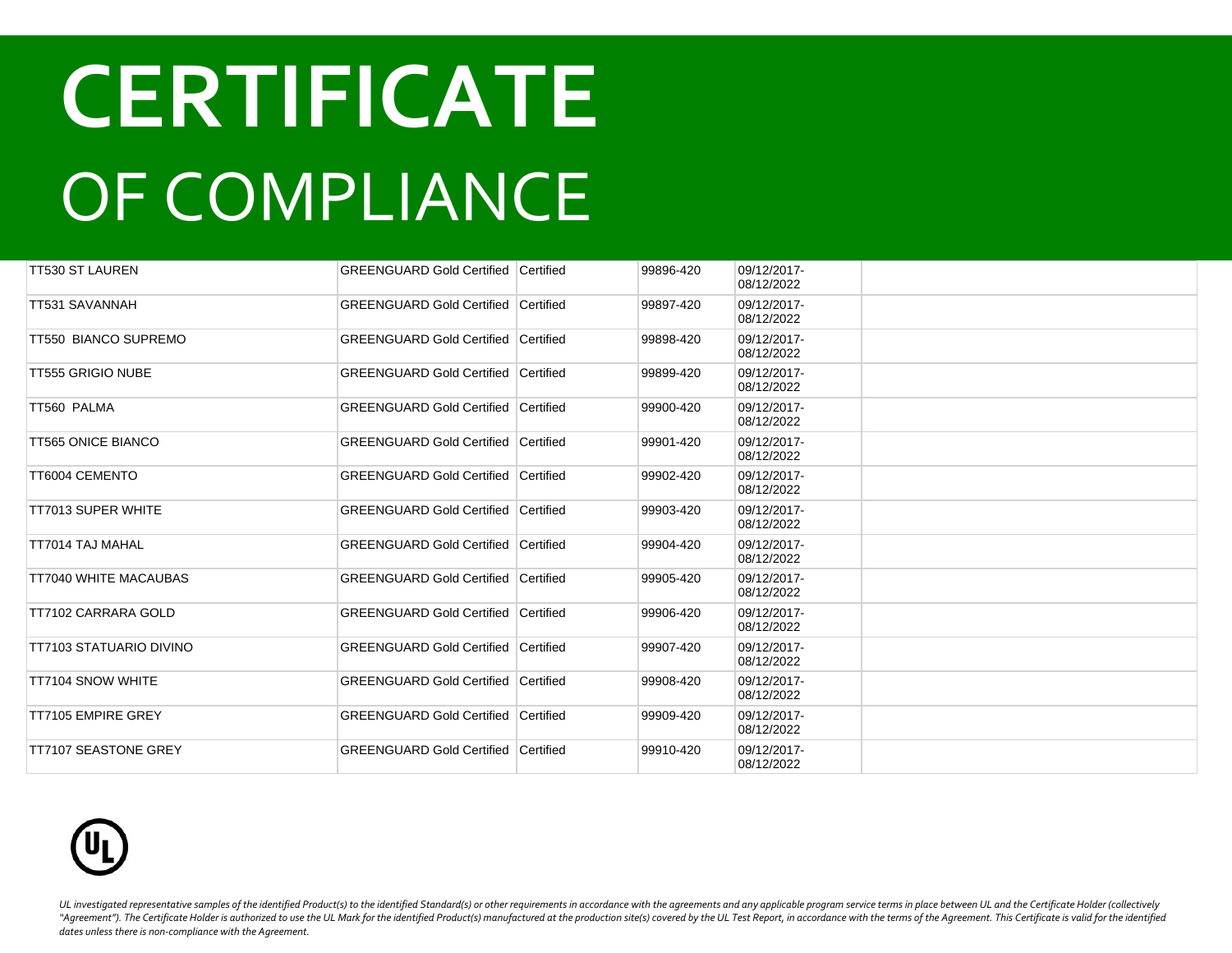| TT7108 GOLDEN DESERT           | <b>GREENGUARD Gold Certified Certified</b> |                  | 99911-420  | 09/12/2017-<br>08/12/2022 |  |
|--------------------------------|--------------------------------------------|------------------|------------|---------------------------|--|
| <b>TT7191 BIANCO PALLADIO</b>  | <b>GREENGUARD Gold Certified Certified</b> |                  | 99912-420  | 09/12/2017-<br>08/12/2022 |  |
| TT8011 WATERFALL               | <b>GREENGUARD Gold Certified Certified</b> |                  | 99913-420  | 09/12/2017-<br>08/12/2022 |  |
| <b>TT518 VENATINO</b>          | <b>GREENGUARD Gold Certified</b>           | <b>Certified</b> | 99914-420  | 09/12/2017-<br>08/12/2022 |  |
| <b>TT516 WHITE ICE</b>         | <b>GREENGUARD Gold Certified Certified</b> |                  | 99915-420  | 09/12/2017-<br>08/12/2022 |  |
| <b>TT514 ARABESCATO</b>        | <b>GREENGUARD Gold Certified Certified</b> |                  | 99916-420  | 09/12/2017-<br>08/12/2022 |  |
| <b>TT376 THUNDER SKY</b>       | <b>GREENGUARD Gold Certified Certified</b> |                  | 99917-420  | 09/12/2017-<br>08/12/2022 |  |
| <b>TT522 ANCHOR</b>            | <b>GREENGUARD Gold Certified</b>           | Certified        | 99918-420  | 09/12/2017-<br>08/12/2022 |  |
| TT526 MARFIL                   | <b>GREENGUARD Gold Certified</b>           | Certified        | 99919-420  | 09/12/2017-<br>08/12/2022 |  |
| <b>TT7030BD WHITE STATUARY</b> | <b>GREENGUARD Gold Certified Certified</b> |                  | 99920-420  | 09/12/2017-<br>08/12/2022 |  |
| TT208 Pebble Beach             | <b>GREENGUARD Gold Certified Certified</b> |                  | 110883-420 | 04/24/2018-<br>08/12/2022 |  |
| TT207 White Lace               | <b>GREENGUARD Gold Certified Certified</b> |                  | 110884-420 | 04/24/2018-<br>08/12/2022 |  |
| TT397 Dove Grey                | <b>GREENGUARD Gold Certified Certified</b> |                  | 110885-420 | 04/24/2018-<br>08/12/2022 |  |
| TT9001 Calacatta Pearl         | <b>GREENGUARD Gold Certified Certified</b> |                  | 110886-420 | 04/24/2018-<br>08/12/2022 |  |
| TT9002 Calacatta Tai           | <b>GREENGUARD Gold Certified Certified</b> |                  | 110887-420 | 04/24/2018-<br>08/12/2022 |  |

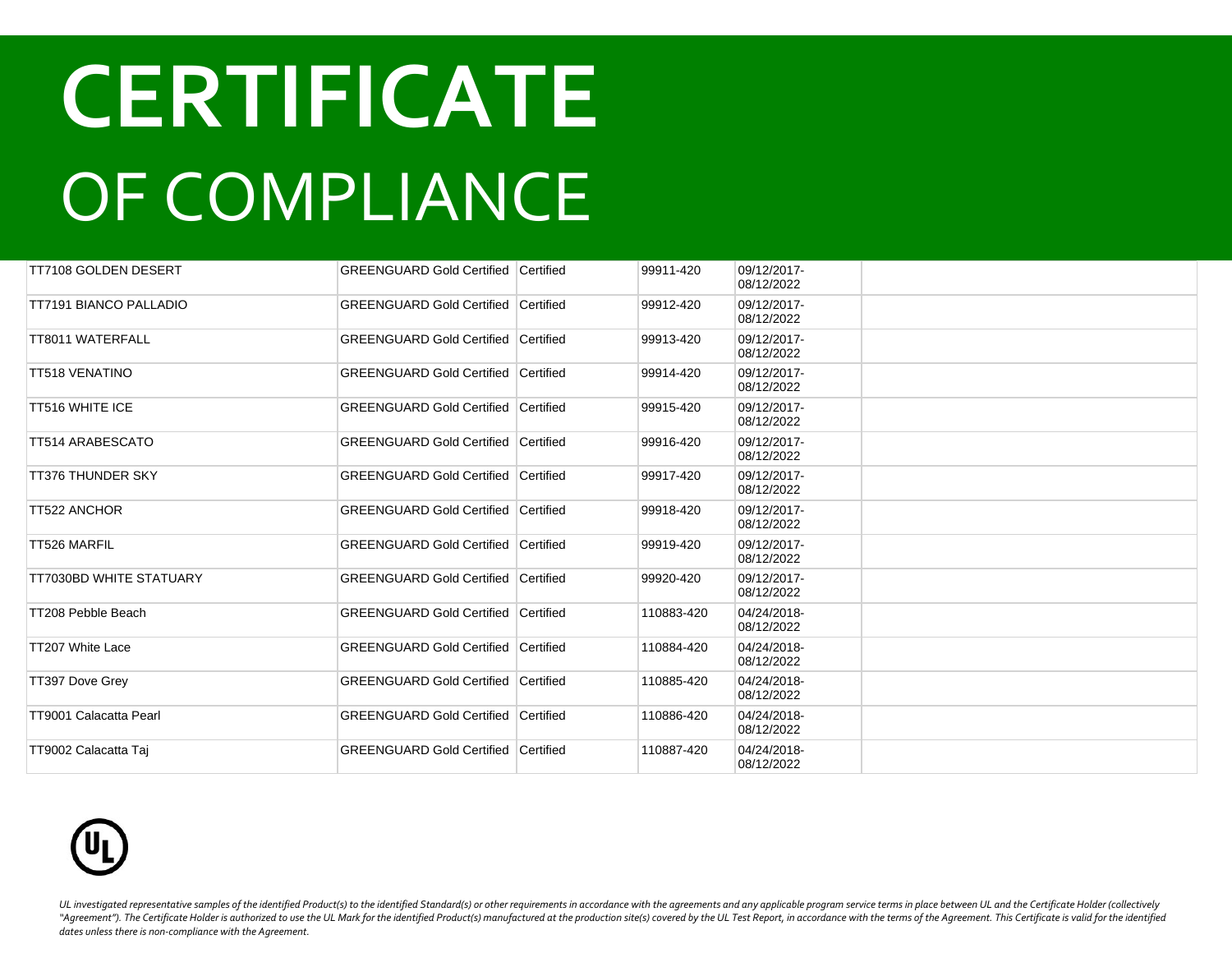| TT9340 Galation              | <b>GREENGUARD Gold Certified Certified</b> | 110888-420 | 04/24/2018-<br>08/12/2022 |  |
|------------------------------|--------------------------------------------|------------|---------------------------|--|
| TT9341 Light Silk            | <b>GREENGUARD Gold Certified Certified</b> | 110889-420 | 04/24/2018-<br>08/12/2022 |  |
| TT9342 Venato Extra          | <b>GREENGUARD Gold Certified Certified</b> | 110890-420 | 04/24/2018-<br>08/12/2022 |  |
| TT9343 Dark Silk             | <b>GREENGUARD Gold Certified Certified</b> | 110891-420 | 04/24/2018-<br>08/12/2022 |  |
| TT9382 Aapen                 | <b>GREENGUARD Gold Certified Certified</b> | 110892-420 | 04/24/2018-<br>08/12/2022 |  |
| TT9383 Linen                 | <b>GREENGUARD Gold Certified Certified</b> | 110894-420 | 04/24/2018-<br>08/12/2022 |  |
| TT9386 Spring Valley         | <b>GREENGUARD Gold Certified Certified</b> | 110895-420 | 04/24/2018-<br>08/12/2022 |  |
| TT9384 Carrara Classic       | <b>GREENGUARD Gold Certified Certified</b> | 110897-420 | 04/24/2018-<br>08/12/2022 |  |
| TT511 MAHOGANY               | <b>GREENGUARD Gold Certified Certified</b> | 110900-420 | 04/24/2018-<br>08/12/2022 |  |
| <b>TT0001 BLUE SAVOIE</b>    | <b>GREENGUARD Gold Certified Certified</b> | 110902-420 | 04/24/2018-<br>08/12/2022 |  |
| <b>TT509 CAPPUCCINO</b>      | <b>GREENGUARD Gold Certified Certified</b> | 110903-420 | 04/24/2018-<br>08/12/2022 |  |
| <b>TT508 AZUL ARAN</b>       | <b>GREENGUARD Gold Certified Certified</b> | 110904-420 | 04/24/2018-<br>08/12/2022 |  |
| <b>TT9347 CENTAURY BROWN</b> | <b>GREENGUARD Gold Certified Certified</b> | 110906-420 | 04/24/2018-<br>08/12/2022 |  |
| TT9344 OLIMPO                | <b>GREENGUARD Gold Certified Certified</b> | 110907-420 | 04/24/2018-<br>08/12/2022 |  |
| <b>TT9346 MOTHER EARTH</b>   | <b>GREENGUARD Gold Certified Certified</b> | 110908-420 | 04/24/2018-<br>08/12/2022 |  |

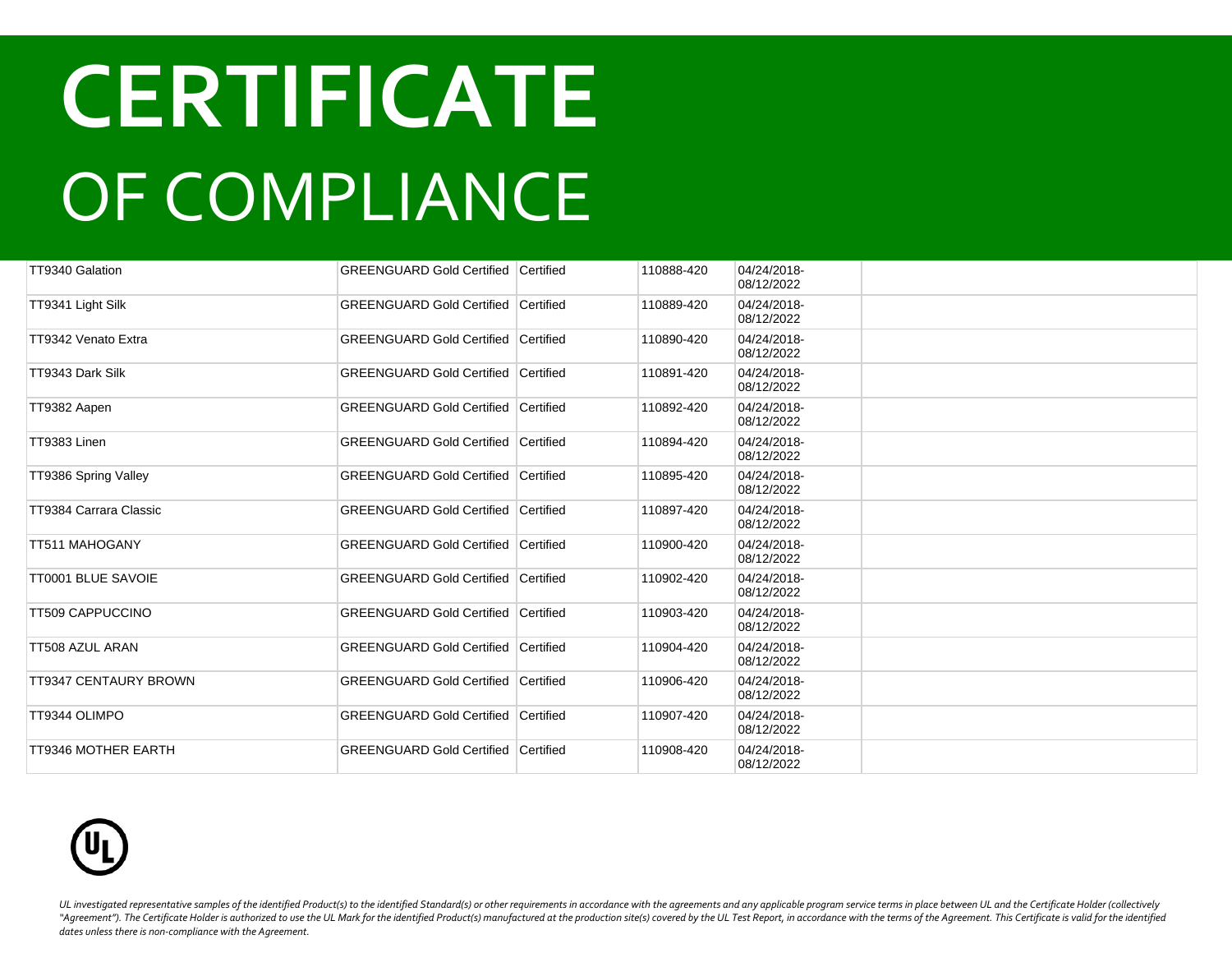| TT9385 PANKU                 | <b>GREENGUARD Gold Certified Certified</b> |           | 110909-420 | 04/24/2018-<br>08/12/2022 |  |
|------------------------------|--------------------------------------------|-----------|------------|---------------------------|--|
| TT9384 BACCO                 | <b>GREENGUARD Gold Certified</b>           | Certified | 110910-420 | 04/24/2018-<br>08/12/2022 |  |
| TT532 CUPIDO                 | <b>GREENGUARD Gold Certified Certified</b> |           | 110911-420 | 04/24/2018-<br>08/12/2022 |  |
| TT533 ARES                   | <b>GREENGUARD Gold Certified</b>           | Certified | 110912-420 | 04/24/2018-<br>08/12/2022 |  |
| TT536 VENERE                 | <b>GREENGUARD Gold Certified Certified</b> |           | 110913-420 | 04/24/2018-<br>08/12/2022 |  |
| TT505 AKOYA                  | <b>GREENGUARD Gold Certified Certified</b> |           | 110914-420 | 04/24/2018-<br>08/12/2022 |  |
| <b>TT513 RUSTY FALLS</b>     | <b>GREENGUARD Gold Certified Certified</b> |           | 110915-420 | 04/24/2018-<br>08/12/2022 |  |
| TT304 Papamoa                | <b>GREENGUARD Gold Certified</b>           | Certified | 110916-420 | 04/24/2018-<br>08/12/2022 |  |
| TT203 Fox Glacier            | <b>GREENGUARD Gold Certified Certified</b> |           | 110917-420 | 04/24/2018-<br>08/12/2022 |  |
| TT204 Cardrona               | <b>GREENGUARD Gold Certified Certified</b> |           | 110918-420 | 04/24/2018-<br>08/12/2022 |  |
| TT538 SIENA GOLD             | <b>GREENGUARD Gold Certified Certified</b> |           | 110919-420 | 04/24/2018-<br>08/12/2022 |  |
| <b>TT512 DOVE WHITE</b>      | <b>GREENGUARD Gold Certified Certified</b> |           | 110920-420 | 04/24/2018-<br>08/12/2022 |  |
| <b>TT244 BLANCO NATURALE</b> | <b>GREENGUARD Gold Certified Certified</b> |           | 110921-420 | 04/24/2018-<br>08/12/2022 |  |
| <b>TT314 GRIS NATURALE</b>   | <b>GREENGUARD Gold Certified Certified</b> |           | 110922-420 | 04/24/2018-<br>08/12/2022 |  |
| <b>TT535 SOAPSTONE</b>       | <b>GREENGUARD Gold Certified Certified</b> |           | 110923-420 | 04/24/2018-<br>08/12/2022 |  |

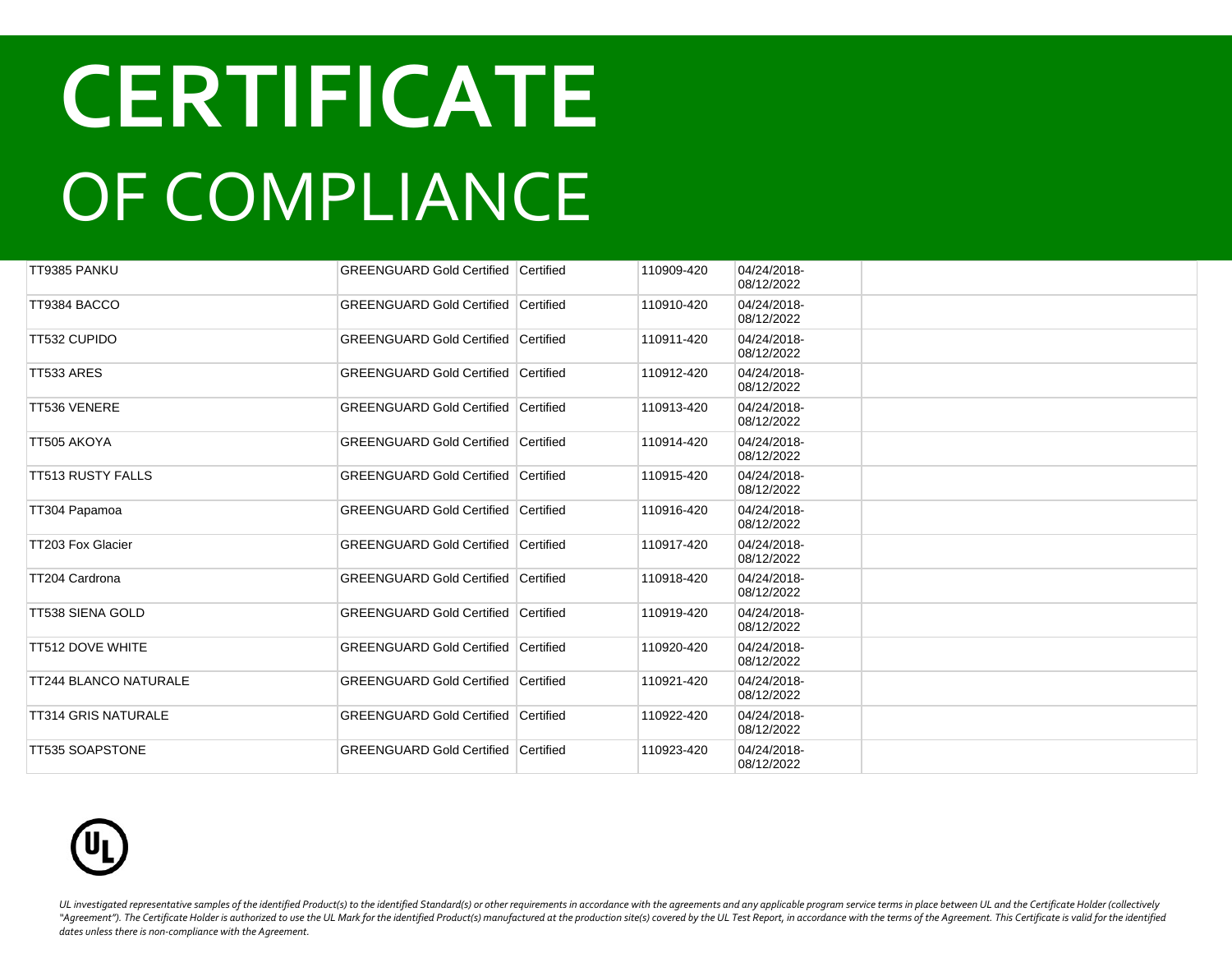| TT8013 Sigma               | <b>GREENGUARD Gold Certified Certified</b> |                  | 110924-420 | 04/24/2018-<br>08/12/2022 |  |
|----------------------------|--------------------------------------------|------------------|------------|---------------------------|--|
| TT7115 MIRAGE              | <b>GREENGUARD Gold Certified</b>           | Certified        | 110927-420 | 04/24/2018-<br>08/12/2022 |  |
| TT393 NOBLE GREY           | <b>GREENGUARD Gold Certified Certified</b> |                  | 110928-420 | 04/24/2018-<br>08/12/2022 |  |
| TT4002 Golden Bay          | <b>GREENGUARD Gold Certified</b>           | Certified        | 110929-420 | 04/24/2018-<br>08/12/2022 |  |
| TT4005 Millbrook           | <b>GREENGUARD Gold Certified Certified</b> |                  | 110930-420 | 04/24/2018-<br>08/12/2022 |  |
| TT006 Phia                 | <b>GREENGUARD Gold Certified</b>           | <b>Certified</b> | 110931-420 | 04/24/2018-<br>08/12/2022 |  |
| <b>TT198</b>               | <b>GREENGUARD Gold Certified Certified</b> |                  | 111241-420 | 04/24/2018-<br>08/12/2022 |  |
| TT517 Mahogany             | <b>GREENGUARD Gold Certified Certified</b> |                  | 111242-420 | 04/24/2018-<br>08/12/2022 |  |
| TT9381 Carrara Classic     | <b>GREENGUARD Gold Certified Certified</b> |                  | 111243-420 | 04/24/2018-<br>08/12/2022 |  |
| <b>TT246</b>               | <b>GREENGUARD Gold Certified Certified</b> |                  | 111507-420 | 04/24/2018-<br>08/12/2022 |  |
| <b>TT277 COBBLE STONE</b>  | <b>GREENGUARD Gold Certified Certified</b> |                  | 122702-420 | 06/27/2018-<br>08/12/2022 |  |
| <b>TT271 FASHION WHITE</b> | <b>GREENGUARD Gold Certified Certified</b> |                  | 122703-420 | 06/27/2018-<br>08/12/2022 |  |
| T278 Heirloom Grey         | <b>GREENGUARD Gold Certified Certified</b> |                  | 122704-420 | 06/27/2018-<br>08/12/2022 |  |
| TT279 Mocha                | <b>GREENGUARD Gold Certified Certified</b> |                  | 122869-420 | 06/27/2018-<br>08/12/2022 |  |
| TT273 Nova Grey            | <b>GREENGUARD Gold Certified Certified</b> |                  | 122870-420 | 06/27/2018-<br>08/12/2022 |  |

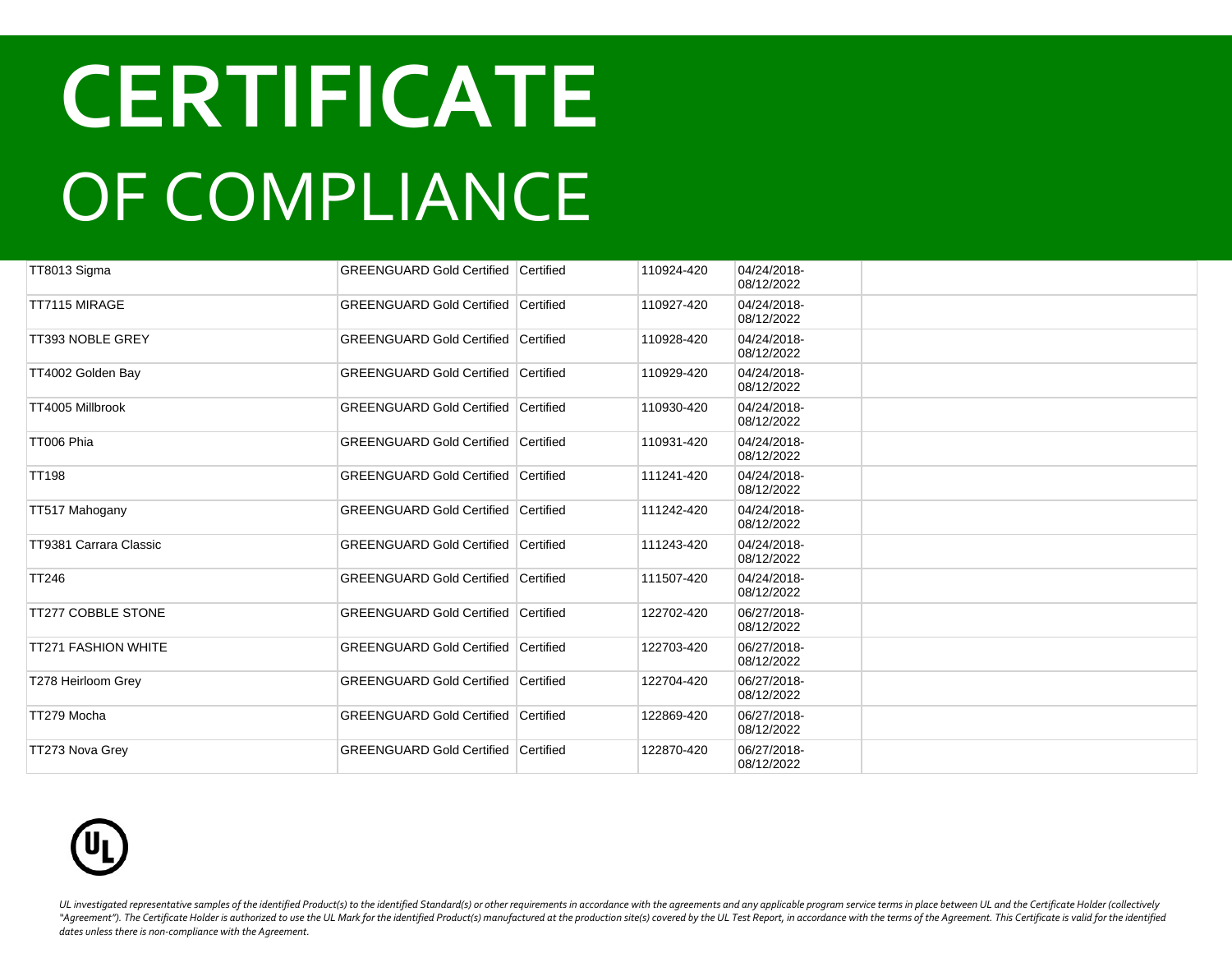| TT274 Summer Rain            | <b>GREENGUARD Gold Certified Certified</b> |           | 122871-420 | 06/27/2018-<br>08/12/2022 |  |
|------------------------------|--------------------------------------------|-----------|------------|---------------------------|--|
| TT9991 Matterhorn            | <b>GREENGUARD Gold Certified Certified</b> |           | 122872-420 | 06/27/2018-<br>08/12/2022 |  |
| <b>TT590 Statuary Marble</b> | <b>GREENGUARD Gold Certified Certified</b> |           | 122873-420 | 06/27/2018-<br>08/12/2022 |  |
| TT9906 Yukon Gold            | <b>GREENGUARD Gold Certified</b>           | Certified | 122874-420 | 06/27/2018-<br>08/12/2022 |  |
| TT275 Arena                  | <b>GREENGUARD Gold Certified Certified</b> |           | 122875-420 | 06/27/2018-<br>08/12/2022 |  |
| TT9912 Stargaze              | <b>GREENGUARD Gold Certified</b>           | Certified | 122876-420 | 06/27/2018-<br>08/12/2022 |  |
| TT9915 Windy Storm           | <b>GREENGUARD Gold Certified Certified</b> |           | 122877-420 | 06/27/2018-<br>08/12/2022 |  |
| TT9914 Brulee                | <b>GREENGUARD Gold Certified Certified</b> |           | 122878-420 | 06/27/2018-<br>08/12/2022 |  |
| TT9913 Copper Mine           | <b>GREENGUARD Gold Certified Certified</b> |           | 122879-420 | 06/27/2018-<br>08/12/2022 |  |
| TT9339 Solar Drift           | <b>GREENGUARD Gold Certified Certified</b> |           | 122880-420 | 06/27/2018-<br>08/12/2022 |  |
| TT9911 Grey Tundra           | <b>GREENGUARD Gold Certified Certified</b> |           | 122881-420 | 06/27/2018-<br>08/12/2022 |  |
| TT715 White Onix             | <b>GREENGUARD Gold Certified Certified</b> |           | 122882-420 | 06/27/2018-<br>08/12/2022 |  |
| TT9992 Perlato               | <b>GREENGUARD Gold Certified Certified</b> |           | 122887-420 | 06/27/2018-<br>08/12/2022 |  |
| <b>TT347</b>                 | <b>GREENGUARD Gold Certified Certified</b> |           | 173683-420 | 05/15/2020-<br>08/12/2022 |  |
| <b>TT273</b>                 | <b>GREENGUARD Gold Certified Certified</b> |           | 173684-420 | 05/15/2020-<br>08/12/2022 |  |

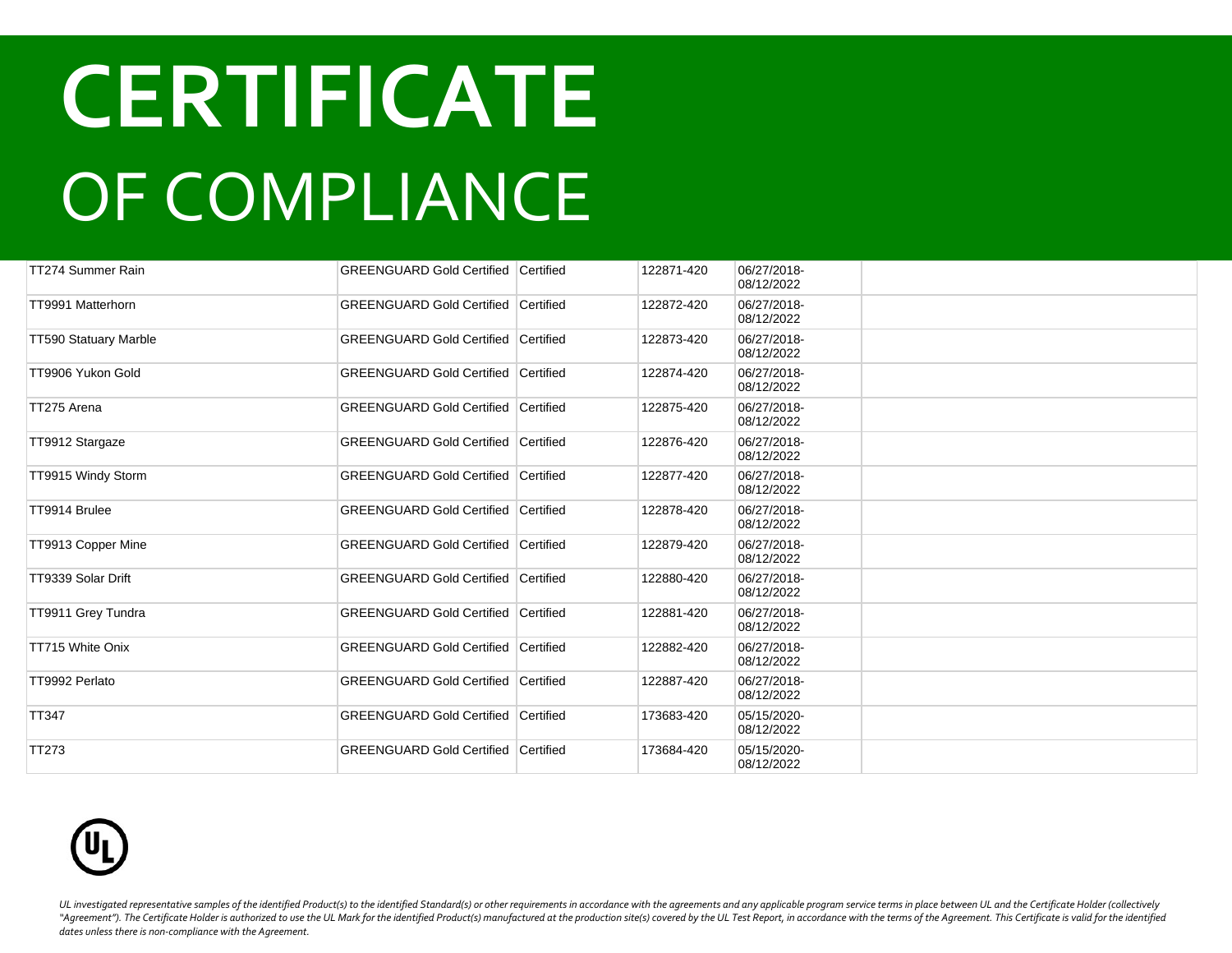| <b>TT274</b>                 | <b>GREENGUARD Gold Certified Certified</b> | 173685-420 | 05/15/2020-<br>08/12/2022 |  |
|------------------------------|--------------------------------------------|------------|---------------------------|--|
| <b>TT275</b>                 | <b>GREENGUARD Gold Certified Certified</b> | 173686-420 | 05/15/2020-<br>08/12/2022 |  |
| <b>TT271</b>                 | <b>GREENGUARD Gold Certified Certified</b> | 173687-420 | 05/15/2020-<br>08/12/2022 |  |
| <b>TT277</b>                 | <b>GREENGUARD Gold Certified Certified</b> | 173688-420 | 05/15/2020-<br>08/12/2022 |  |
| <b>TT279</b>                 | <b>GREENGUARD Gold Certified Certified</b> | 173689-420 | 05/15/2020-<br>08/12/2022 |  |
| <b>TT281</b>                 | <b>GREENGUARD Gold Certified Certified</b> | 173690-420 | 05/15/2020-<br>08/12/2022 |  |
| STORM TT1184                 | <b>GREENGUARD Gold Certified Certified</b> | 240436-420 | 08/22/2021-<br>08/12/2022 |  |
| <b>WHITE PICASSO TT620</b>   | <b>GREENGUARD Gold Certified Certified</b> | 240579-420 | 08/22/2021-<br>08/12/2022 |  |
| LA TERRA TT2371              | <b>GREENGUARD Gold Certified Certified</b> | 240580-420 | 08/22/2021-<br>08/12/2022 |  |
| <b>BLACK PICASSO TT2709</b>  | <b>GREENGUARD Gold Certified Certified</b> | 240581-420 | 08/22/2021-<br>08/12/2022 |  |
| CALACATTA MOOD TT2507        | <b>GREENGUARD Gold Certified Certified</b> | 240582-420 | 08/22/2021-<br>08/12/2022 |  |
| RIGOLETTO TT2339             | <b>GREENGUARD Gold Certified Certified</b> | 240583-420 | 08/22/2021-<br>08/12/2022 |  |
| <b>VENATO BERNINI TT3239</b> | <b>GREENGUARD Gold Certified Certified</b> | 240584-420 | 08/22/2021-<br>08/12/2022 |  |
| TINTORETTO TT2370            | <b>GREENGUARD Gold Certified Certified</b> | 240585-420 | 08/22/2021-<br>08/12/2022 |  |
| <b>FRESCO ANTICO TT2206</b>  | <b>GREENGUARD Gold Certified Certified</b> | 240586-420 | 08/22/2021-<br>08/12/2022 |  |

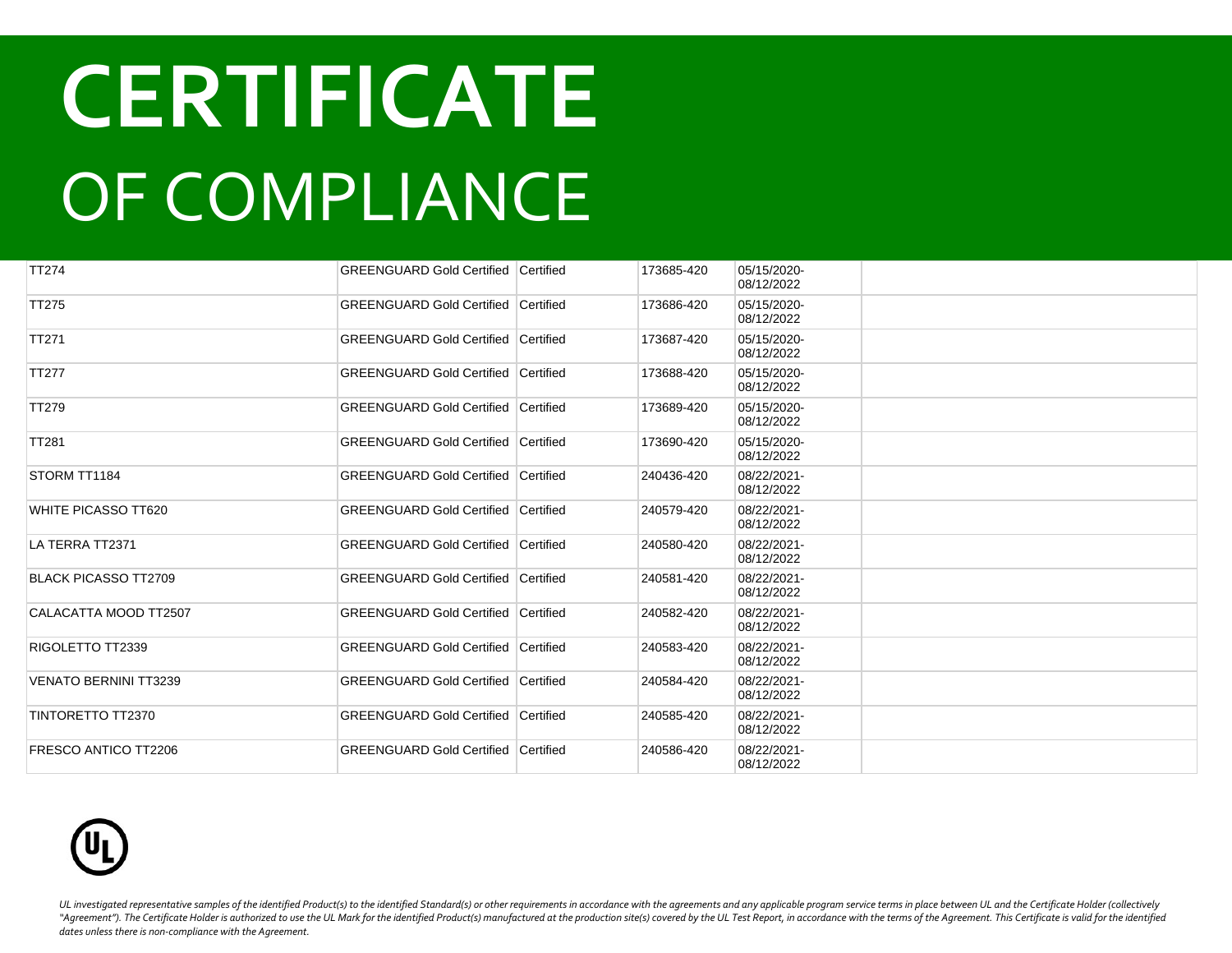| <b>FRESCO GLACIALE TT2207</b>   | <b>GREENGUARD Gold Certified Certified</b> |                  | 240587-420 | 08/22/2021-<br>08/12/2022 |  |
|---------------------------------|--------------------------------------------|------------------|------------|---------------------------|--|
| FRESCO NUOVO TT2202             | <b>GREENGUARD Gold Certified Certified</b> |                  | 240588-420 | 08/22/2021-<br>08/12/2022 |  |
| FRESCO GRANDIOSO TT2356         | <b>GREENGUARD Gold Certified Certified</b> |                  | 240589-420 | 08/22/2021-<br>08/12/2022 |  |
| FRESCO PERDUTO TT2203           | <b>GREENGUARD Gold Certified</b>           | <b>Certified</b> | 240590-420 | 08/22/2021-<br>08/12/2022 |  |
| FRESCO OSCURO TT4152            | <b>GREENGUARD Gold Certified Certified</b> |                  | 240591-420 | 08/22/2021-<br>08/12/2022 |  |
| <b>BIANCO PERLINO TT1510</b>    | <b>GREENGUARD Gold Certified</b>           | Certified        | 240592-420 | 08/22/2021-<br>08/12/2022 |  |
| <b>FOSSIL PERLINO TT1511</b>    | <b>GREENGUARD Gold Certified</b>           | <b>Certified</b> | 240593-420 | 08/22/2021-<br>08/12/2022 |  |
| ASH PERLINO TT1512              | <b>GREENGUARD Gold Certified</b>           | Certified        | 240594-420 | 08/22/2021-<br>08/12/2022 |  |
| <b>MARRONE PERLINO TT1513</b>   | <b>GREENGUARD Gold Certified</b>           | Certified        | 240595-420 | 08/22/2021-<br>08/12/2022 |  |
| <b>GRIGIO PERLINO TT1514</b>    | <b>GREENGUARD Gold Certified</b>           | Certified        | 240596-420 | 08/22/2021-<br>08/12/2022 |  |
| LIBERTÀ TT2333                  | <b>GREENGUARD Gold Certified</b>           | Certified        | 240597-420 | 08/22/2021-<br>08/12/2022 |  |
| <b>CALACATTA FLUENTE TT1211</b> | <b>GREENGUARD Gold Certified</b>           | Certified        | 240598-420 | 08/22/2021-<br>08/12/2022 |  |
| CALACATTA PERLA TT1212          | <b>GREENGUARD Gold Certified</b>           | Certified        | 240599-420 | 08/22/2021-<br>08/12/2022 |  |
| CALACATTA DIAMANTE TT1213       | <b>GREENGUARD Gold Certified</b>           | Certified        | 240600-420 | 08/22/2021-<br>08/12/2022 |  |
| AZALAI NEGRO NATURAL TT2710     | <b>GREENGUARD Gold Certified</b>           | Certified        | 240601-420 | 08/22/2021-<br>08/12/2022 |  |

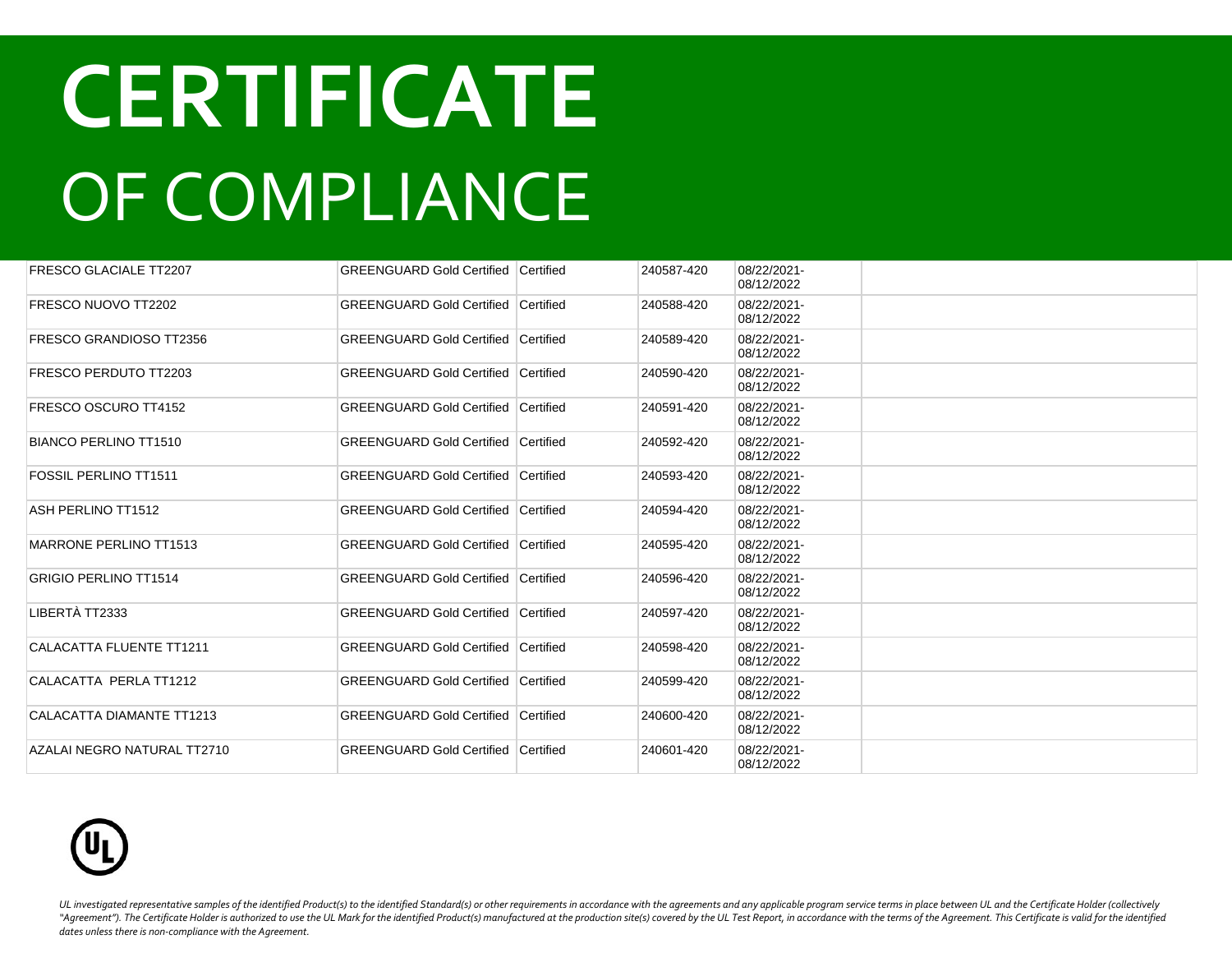| KELYA TT2712            | <b>GREENGUARD Gold Certified Certified</b> |           | 240602-420 | 08/22/2021-<br>08/12/2022 |  |
|-------------------------|--------------------------------------------|-----------|------------|---------------------------|--|
| ITALIAN ALPS TT2430     | <b>GREENGUARD Gold Certified Certified</b> |           | 240603-420 | 08/22/2021-<br>08/12/2022 |  |
| <b>VANILLA TT402</b>    | <b>GREENGUARD Gold Certified Certified</b> |           | 240604-420 | 08/22/2021-<br>08/12/2022 |  |
| GRIS ROCA TT491         | <b>GREENGUARD Gold Certified</b>           | Certified | 240605-420 | 08/22/2021-<br>08/12/2022 |  |
| CONCRETE TT416          | <b>GREENGUARD Gold Certified Certified</b> |           | 240606-420 | 08/22/2021-<br>08/12/2022 |  |
| METEOR DARK TT2365      | <b>GREENGUARD Gold Certified Certified</b> |           | 240607-420 | 08/22/2021-<br>08/12/2022 |  |
| LIPARI CALACATTA TT2332 | <b>GREENGUARD Gold Certified Certified</b> |           | 240608-420 | 08/22/2021-<br>08/12/2022 |  |
| MILAN CALACATTA TT800   | <b>GREENGUARD Gold Certified</b>           | Certified | 240609-420 | 08/22/2021-<br>08/12/2022 |  |
| ARABESCO TT2318         | <b>GREENGUARD Gold Certified Certified</b> |           | 240629-420 | 08/22/2021-<br>08/12/2022 |  |
| NOKA TT707              | <b>GREENGUARD Gold Certified Certified</b> |           | 240630-420 | 08/22/2021-<br>08/12/2022 |  |
| <b>GRIS EXPO TT708</b>  | <b>GREENGUARD Gold Certified Certified</b> |           | 240631-420 | 08/22/2021-<br>08/12/2022 |  |
| NEGRO TEBAS TT709       | <b>GREENGUARD Gold Certified Certified</b> |           | 240632-420 | 08/22/2021-<br>08/12/2022 |  |
| PURO TT437              | <b>GREENGUARD Gold Certified Certified</b> |           | 240633-420 | 08/22/2021-<br>08/12/2022 |  |
| DAVINCI BLANCO TT1516   | GREENGUARD Gold Certified Certified        |           | 240634-420 | 08/22/2021-<br>08/12/2022 |  |
| CUSTOMS TT2501          | GREENGUARD Gold Certified Certified        |           | 240635-420 | 08/22/2021-<br>08/12/2022 |  |

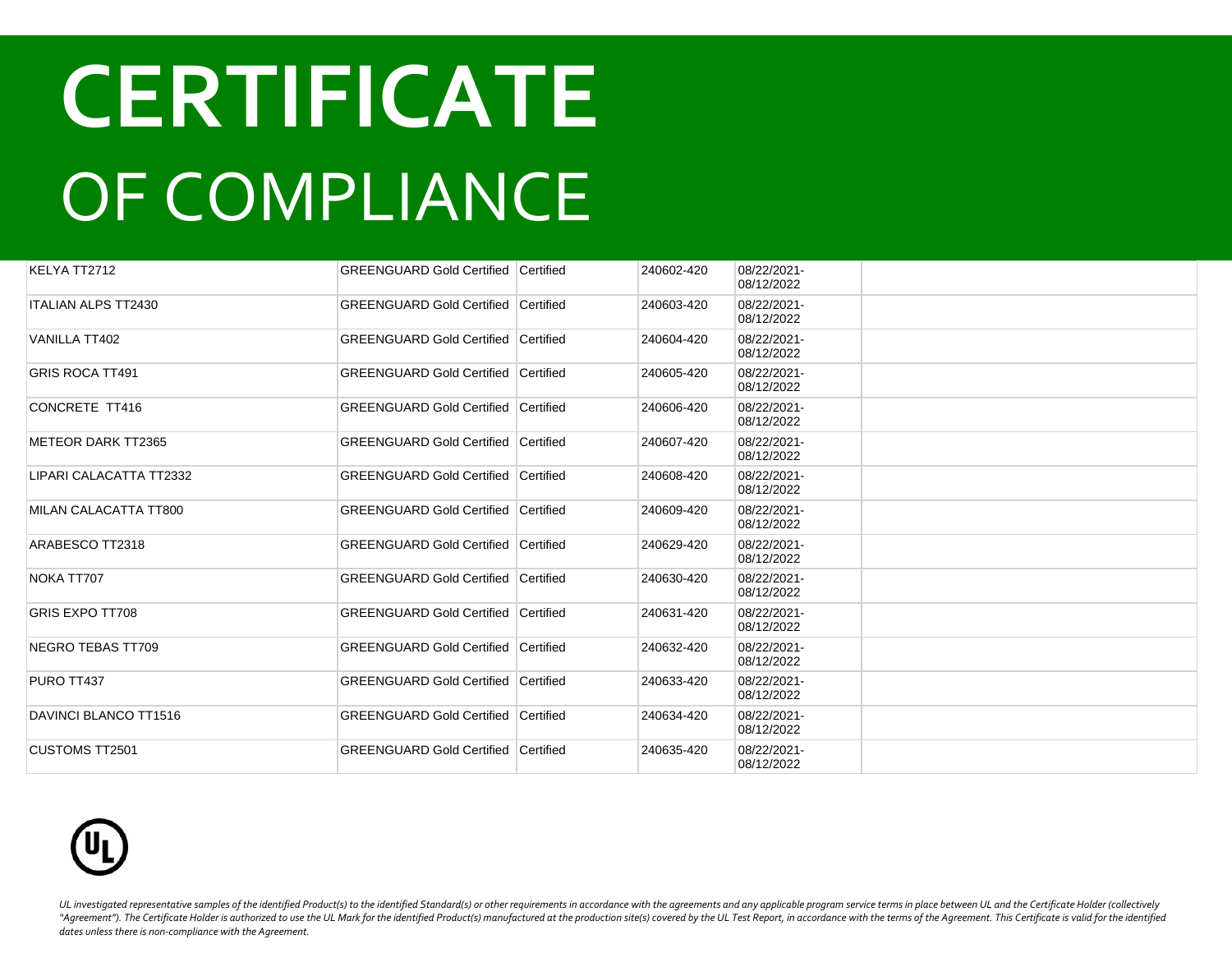| <b>MAGMA TT534</b>              | <b>GREENGUARD Gold Certified Certified</b> |           | 240636-420 | 08/22/2021-<br>08/12/2022 |  |
|---------------------------------|--------------------------------------------|-----------|------------|---------------------------|--|
| KASHMIR GREY TT9350             | <b>GREENGUARD Gold Certified</b>           | Certified | 240637-420 | 08/22/2021-<br>08/12/2022 |  |
| <b>BRILLIANT GREY TT704</b>     | <b>GREENGUARD Gold Certified Certified</b> |           | 240638-420 | 08/22/2021-<br>08/12/2022 |  |
| KASHMIR GREY TT9350             | <b>GREENGUARD Gold Certified</b>           | Certified | 240666-420 | 08/22/2021-<br>08/12/2022 |  |
| <b>BRILLIANT GREY TT704</b>     | <b>GREENGUARD Gold Certified Certified</b> |           | 240667-420 | 08/22/2021-<br>08/12/2022 |  |
| <b>MARQUINA TT2137</b>          | <b>GREENGUARD Gold Certified</b>           | Certified | 240668-420 | 08/22/2021-<br>08/12/2022 |  |
| <b>CALACATTA BORGHINI TT005</b> | <b>GREENGUARD Gold Certified Certified</b> |           | 240669-420 | 08/22/2021-<br>08/12/2022 |  |
| SUPERBIA TT1111                 | <b>GREENGUARD Gold Certified Certified</b> |           | 240670-420 | 08/22/2021-<br>08/12/2022 |  |
| LUSSURIA TT2222                 | <b>GREENGUARD Gold Certified Certified</b> |           | 240671-420 | 08/22/2021-<br>08/12/2022 |  |
| ACCIDIA TT3333                  | <b>GREENGUARD Gold Certified Certified</b> |           | 240672-420 | 08/22/2021-<br>08/12/2022 |  |
| <b>AVARIZIA TT4444</b>          | <b>GREENGUARD Gold Certified Certified</b> |           | 240673-420 | 08/22/2021-<br>08/12/2022 |  |
| CERVAIOLE TT0000                | <b>GREENGUARD Gold Certified</b>           | Certified | 240674-420 | 08/22/2021-<br>08/12/2022 |  |
| ORGOGLIO TT0410                 | <b>GREENGUARD Gold Certified</b>           | Certified | 240675-420 | 08/22/2021-<br>08/12/2022 |  |
| GOLA TT2386                     | <b>GREENGUARD Gold Certified Certified</b> |           | 240676-420 | 08/22/2021-<br>08/12/2022 |  |
| IRA TT9999                      | <b>GREENGUARD Gold Certified Certified</b> |           | 240677-420 | 08/22/2021-<br>08/12/2022 |  |

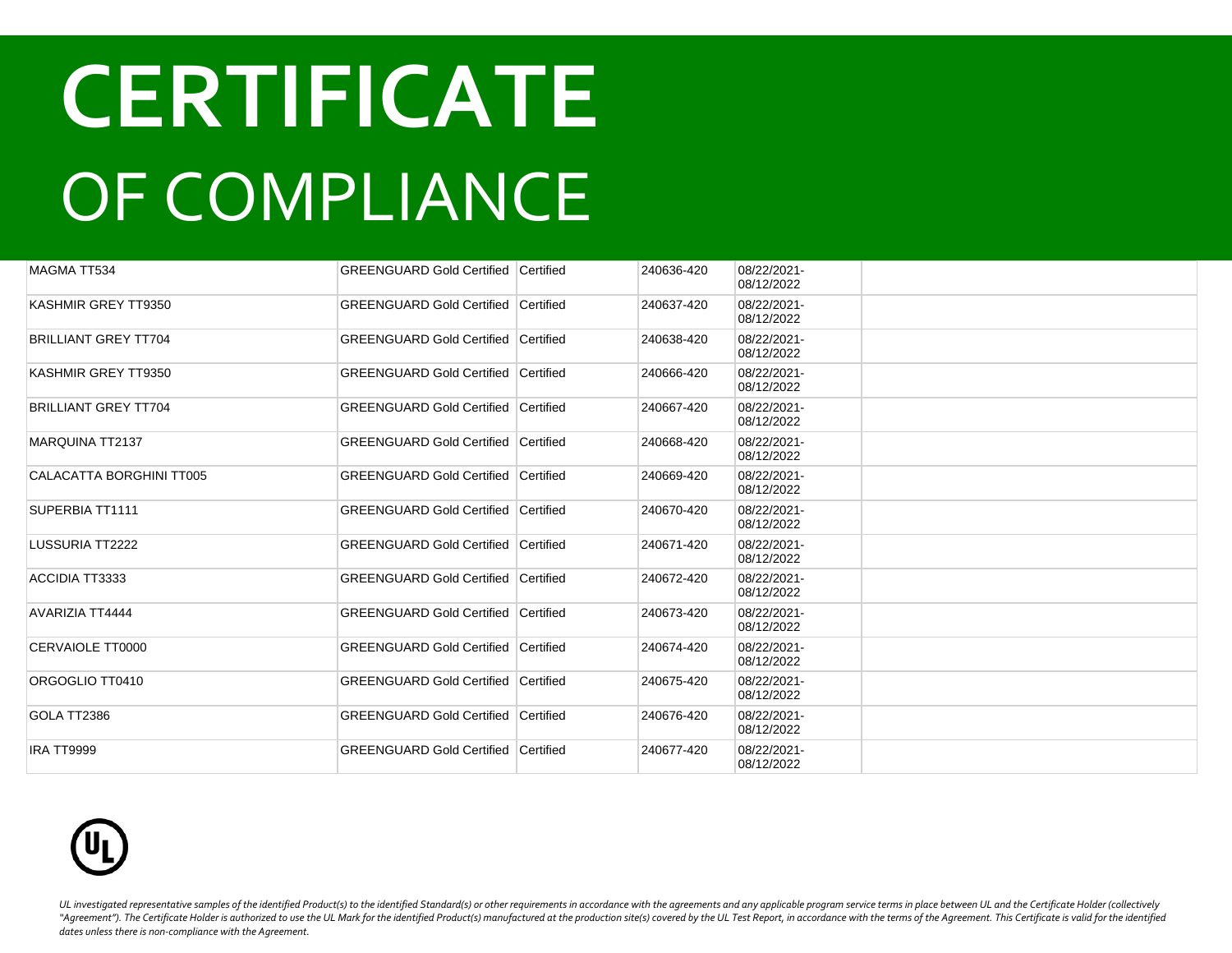| <b>INVIDIA TT2363</b>          | <b>GREENGUARD Gold Certified Certified</b> |           | 240678-420 | 08/22/2021-<br>08/12/2022 |  |
|--------------------------------|--------------------------------------------|-----------|------------|---------------------------|--|
| CALACATTA MAGNIFICO TT0110     | <b>GREENGUARD Gold Certified Certified</b> |           | 240679-420 | 08/22/2021-<br>08/12/2022 |  |
| <b>FANTASY GREY TT0919</b>     | <b>GREENGUARD Gold Certified Certified</b> |           | 240680-420 | 08/22/2021-<br>08/12/2022 |  |
| CALACATTA VENA ORO TT0920      | <b>GREENGUARD Gold Certified</b>           | Certified | 240681-420 | 08/22/2021-<br>08/12/2022 |  |
| VANITÀ TT5555                  | <b>GREENGUARD Gold Certified Certified</b> |           | 240682-420 | 08/22/2021-<br>08/12/2022 |  |
| CORCHIA TT6666                 | <b>GREENGUARD Gold Certified</b>           | Certified | 240683-420 | 08/22/2021-<br>08/12/2022 |  |
| <b>VERSILIA TT7777</b>         | <b>GREENGUARD Gold Certified Certified</b> |           | 240684-420 | 08/22/2021-<br>08/12/2022 |  |
| <b>GRAFITE TT0910</b>          | <b>GREENGUARD Gold Certified</b>           | Certified | 240685-420 | 08/22/2021-<br>08/12/2022 |  |
| CALACATTA VENATO TT0911        | <b>GREENGUARD Gold Certified Certified</b> |           | 240686-420 | 08/22/2021-<br>08/12/2022 |  |
| CALACATTA SANTO TT0912         | <b>GREENGUARD Gold Certified Certified</b> |           | 240687-420 | 08/22/2021-<br>08/12/2022 |  |
| CALACATTA VERDELLO TT0913      | <b>GREENGUARD Gold Certified Certified</b> |           | 240688-420 | 08/22/2021-<br>08/12/2022 |  |
| CALACATTA MACCHIAVECCHIA TT601 | <b>GREENGUARD Gold Certified Certified</b> |           | 240689-420 | 08/22/2021-<br>08/12/2022 |  |
| SUPER WHITE TT0916             | <b>GREENGUARD Gold Certified Certified</b> |           | 240690-420 | 08/22/2021-<br>08/12/2022 |  |
| CALACATTA NEW TT0917           | <b>GREENGUARD Gold Certified Certified</b> |           | 240691-420 | 08/22/2021-<br>08/12/2022 |  |
| ELBA WHITE TT0918              | <b>GREENGUARD Gold Certified Certified</b> |           | 240692-420 | 08/22/2021-<br>08/12/2022 |  |